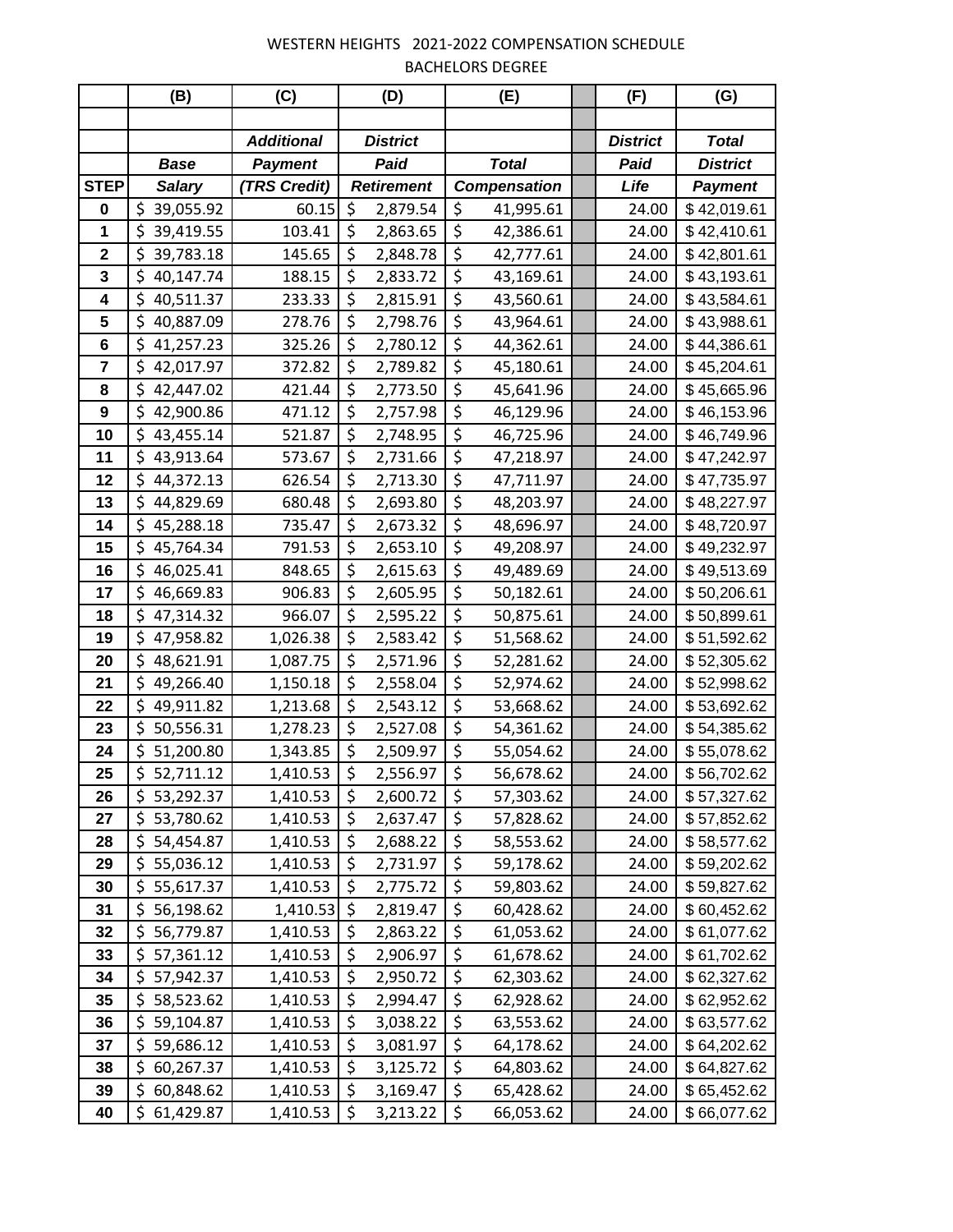- (A) Step Salary placement level.
- (B) Base Salary Negotiated base salary.
- (C) Additional Payment (TRS Credit) Statutory required payment to certified staff as additional salary. An equ is paid by the state to the Oklahoma Teacher's Retirement System on behalf of certified staff to offset this p
- (D) District Paid Retirement District paid teachers' retirement at 7% of Total District Payment (Col. G). Total Retirement remitted to TRS by the district is reduced by the TRS Credit (Col. C).
- (E) Total Compensation Total of columns B through D.
- (F) District Paid Life The District shall pay \$2.00 per month/\$24.00 per year for a \$10,000 life insurance policy for
- (G) Total District Payment Total of columns E and F.

### **PLUS**

Teachers not enrolled in the District's Health Insurance Plan shall receive from the state a payment in lieu of he insurance in the amount of \$69.71 per month / \$836.52 per year.

Teachers enrolled in the District's Health Insurance Plan shall receive from the State a Flexible Benefit Allowanc for Major Medical Health Insurance.